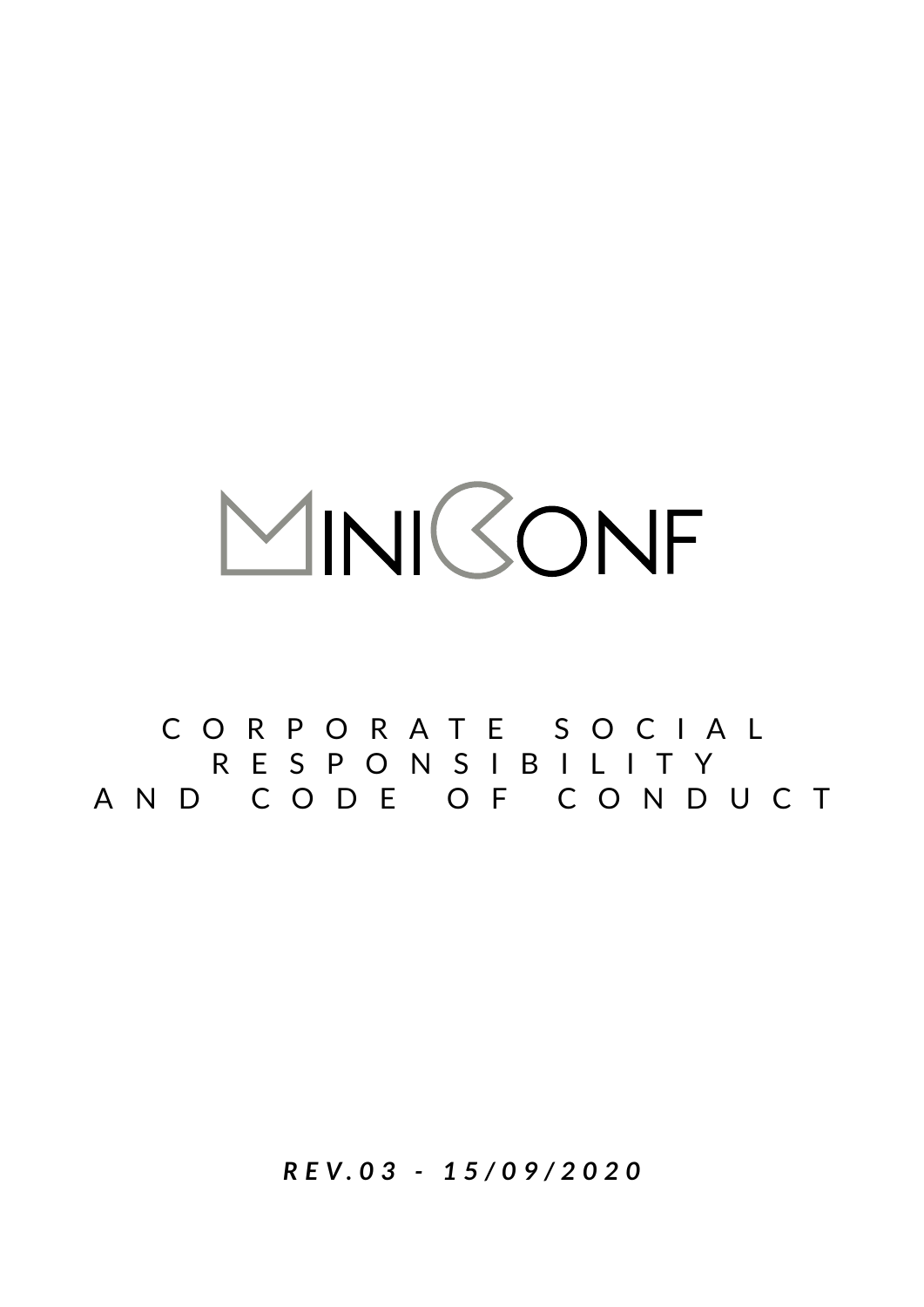# CORPORATE SOCIAL RESPONSIBILITY

Since its foundation in 1973, Miniconf has chosen to carry on its business in the children's clothing market by adopting a deeply responsible conduct with respect to social issues.

The values that inspired and continue to inspire the creation of products rest on our same driving values, considering the customer, the supply chain, our environment and all the subjects that interact with us.

In point of fact, adopting socially responsible conduct means setting up relationships that are fair, collaborative and with the utmost good faith in all partners that grow with the company and share its values.

These principles, which form the heart of the corporate mission, are defined in this document, the Code of Conduct; this helps their dissemination and sharing.

## Quality of Products and Services

Miniconf has set up its working processes to guarantee standards of quality, comfort and "fashion" image of its garments. A strict process to approve materials and controls during production as well as of incoming and outgoing goods prevents the sale of defective products or products that may otherwise be below the desired standard, and therefore to guarantee maximum customer satisfaction.

Careful production planning aims at guaranteeing a level of deliveries, furthermore in coordinated motives, which constitute one of the company's strengths.

## Relations with Workers and Suppliers

Apart from complying with current legislation, Miniconf has always formulated the relationship with its employees based on respect and protection of the family. The importance given to the family lies behind the utmost flexibility towards its employees' needs and demands in terms of agreed working hours. Miniconf has placed the professional development of its employees at the centre of its Human Resources management, guaranteeing continuous training and role growth opportunities. The same respect and proven fairness in its relationships this was the premise on which the relationship with suppliers was built. The present level of cooperation and collaboration are a tangible sign of this.

#### Teamwork and Sense of Belonging

The roots in values, first of all that of respect, continuous training, sharing results, hard work and merits, has generated a strong sense of belonging in Miniconf. employees.developing a strong sense of belonging. The attention the company pays to the communication and interpersonal

relationship processes has also resulted in a natural propensity for teamwork with the comparative growth of everyone. By teaming up you win! This is the widespread awareness.

# Caring for the Supply Chain

This friendly and cooperative relationship with Suppliers arises from the awareness that maximum efficiency and profitability for parties guarantees maximum efficiency and profitability for the parties and the possibility to face the challenges that an increasingly complex market imposes on us. The fact that the company's relationship with most suppliers dates back for more than a decade or so is the mark of this mutual sensitivity.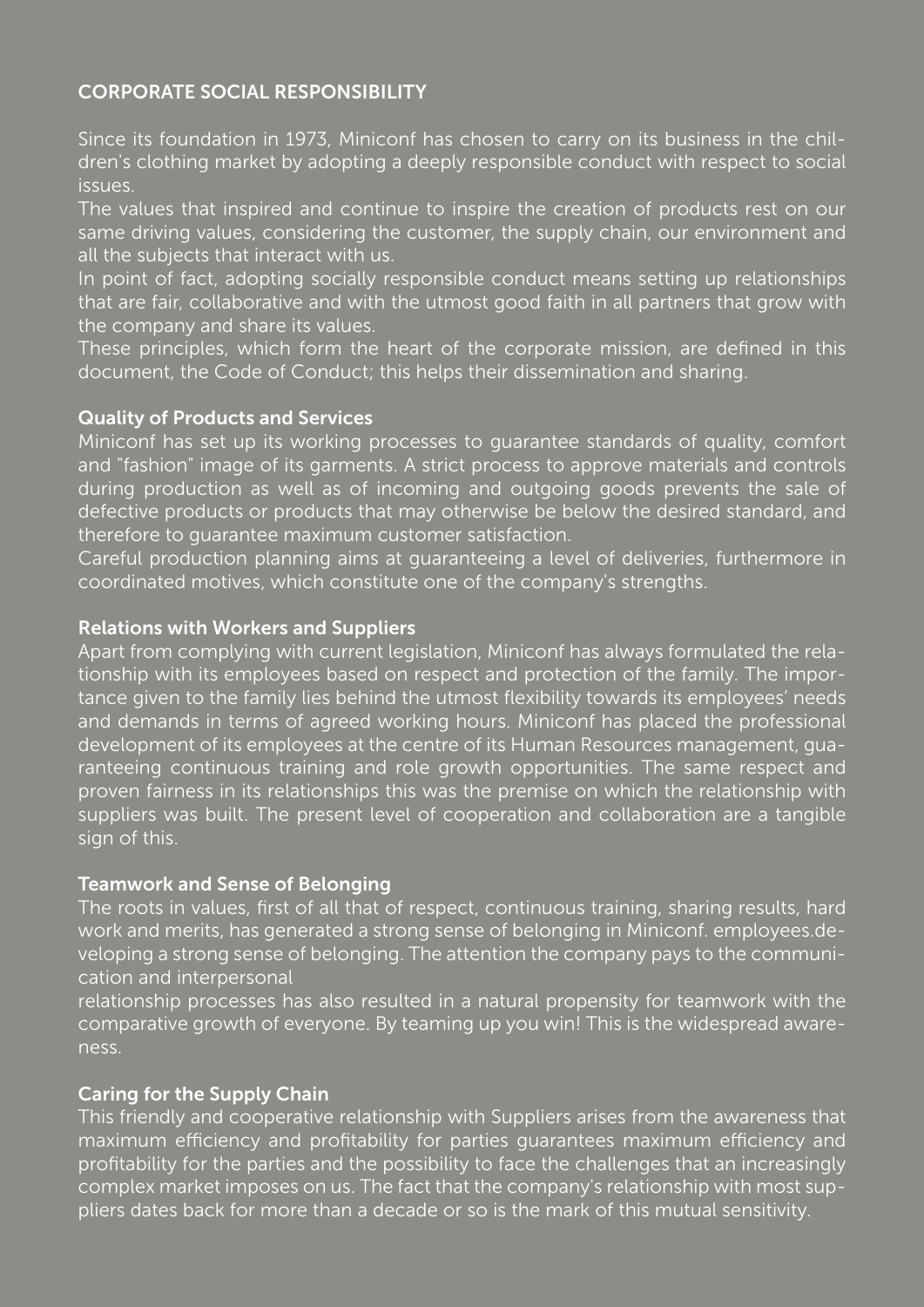## Respect for the Environment

Working activity shall be conducted in such a way as to protect and conserve the environment. The goal of all activities must be aimed at limiting their impact on the environment. Miniconf supplier companies must comply with local legal requirements and be in possession of the necessary environmental authorizations.

#### Animal welfare

In 2013 Miniconf S.p.A. has joined the FUR FREE international standard, coordinated in Italy by the L.A.V. and said goodbye to fur of animal origin. Starting from 2020, Miniconf has abandoned goose down also from all iDO jackets.

We have undertaken significant efforts to ensure that our suppliers implement properly along our supply chain to subcontractors. Miniconf not accept supplies of other raw materials of animal origin obtained by plucking or skinning or other methods with live animals or that can cause pain and permanent injury to the animals.

We also expect that animals used for the production of raw material is raised by appropriate means, in good condition and suitable places, with enough light, food and water and with adequate freedom of movement.

Animals must be treated by avoiding the fear, pain, stress and suffering.

Miniconf held to monitor the level of compliance also arranging visits on farms if it deems useful for the proper application of the Code of Conduct.

Any views would be carried out with reference to the guidelines of Directive 98/58 / EC of 20 July 1998 on the protection of animals on farms and would be performed by an independent third party certification, highly competent and qualified.

# CODE OF CONDUCT

Miniconf undertakes to maintain the highest level of integrity in all aspects of its business. We believe that when people are treated with respect, they and the companies they work for can gain the benefits of improved productivity. Socially acceptable conduct that recognises human dignity is essential for the development of every company. We expect all our partners and suppliers to run their business according to the standards indicated below, which we profoundly believe in. As points of reference, Miniconf has adopted the conventions of the International Labour Organization ( www.ilo.org ), the United Nations' Universal Declaration of Human Rights, the UN conventions on children's rights. Miniconf is committed every day in getting rid of every form of discrimination and complying with the aforesaid standards in assessing its relationship with customers and suppliers.

#### Child Labour

Since we are aware of the variability in the concept of "child" applied in countries with different rules and habits, we refer to the definition in article 1 of the United Nations Convention on the Rights of the Child that defines a child as "every human

being below the age of eighteen years unless under the law applicable to the child, majority is attained earlier".

In Countries where the law allows child labour before they attain majority, the work they perform must not interfere with the children's' education nor shall it compromise their health and/or their physical, mental, spiritual, moral or social development. Miniconf is aware of the realities existing in some developing Countries and will collaborate with the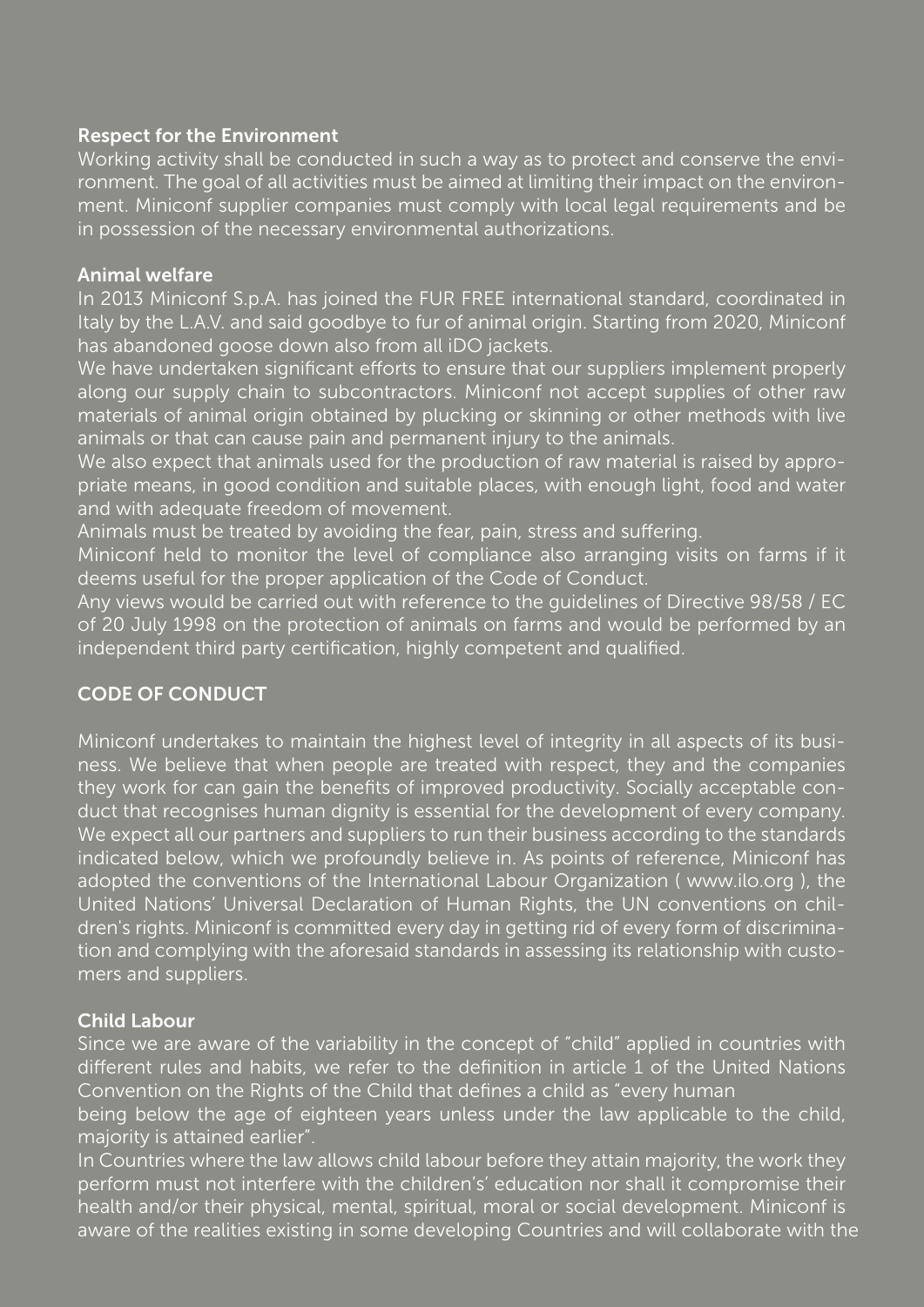committed NGOs in attempting to improve children's working conditions and social condition in general, accepting and verifying any reports NGOs may send it about child labour exploitation behaviour.

If a company does not operate in compliance with the above as regards child labour, Miniconf undertakes not to take drastic measures until it has ascertained that improvement actions are not possible or after it has repeatedly drawn the company's

attention to compliance with the fundamental ethical principles; basically, it will not ask the company to dismiss the child until that child's future is assured. Any and every decision taken shall primarily consider the interest of the children and the social and economic reality they live in.

Employment of people below the age of eighteen years must be managed in compliance with the ILO conventions C138 and C182.

Workers below the age of eighteen years shall not be employed in jobs that may jeopardise their health and safety, nor may they work at night. No person under the minimum age established by local law and in any case below the age of fourteen years shall be allowed to work.

# Workers' Rights – Fundamental Rights: Forced Labour

The production activity shall comply with what is set out in ILO conventions C29 and C105 and with local current legislation.

Forced labour shall not in any circumstances be used in any form.

Workers shall not be kept against their will and shall be free to leave the job with reasonable notice. Workers shall also be free to leave the workplace at the end of the working day.

Prison work, conceived only and exclusively to recuperate and re‐launch people, shall be carried out in compliance with the principles of the Code of Conduct, the ILO conventions and national legislation, in other words the work shall be paid, voluntary, without exploitation and coercion. The company shall not withhold quotas of the wages or personal documents. Workers' Rights – Fundamental Rights: Disciplinary Practices Every worker shall be treated with respect and dignity. No employee shall be subject to harassment or physical, sexual, psychological or verbal abuse, including corporal punishment.

# Workers' Rights – Fundamental Rights: Freedom of Association and Collective Bargaining

Workers, without exception, shall have the right to belong to or create trade associations by choice and the right to collective

bargaining. Employers shall not discriminate against trade union representatives or prevent them from carrying out their

work in the association. Management shall not threaten, punish or interfere with the worker's right to join associations.

Company procedures and policies shall adhere to the ILO convention C98 and to local legislation in force.

# Workers' Rights – Fundamental Rights: Discrimination and Harassment

People shall be employed on the basis of their ability to perform the work required. There shall be no form of discrimination based on age, national, social or ethnic origin, trade union membership, race, colour, sex, religion, political opinion, pregnancy, sexual preference, disability.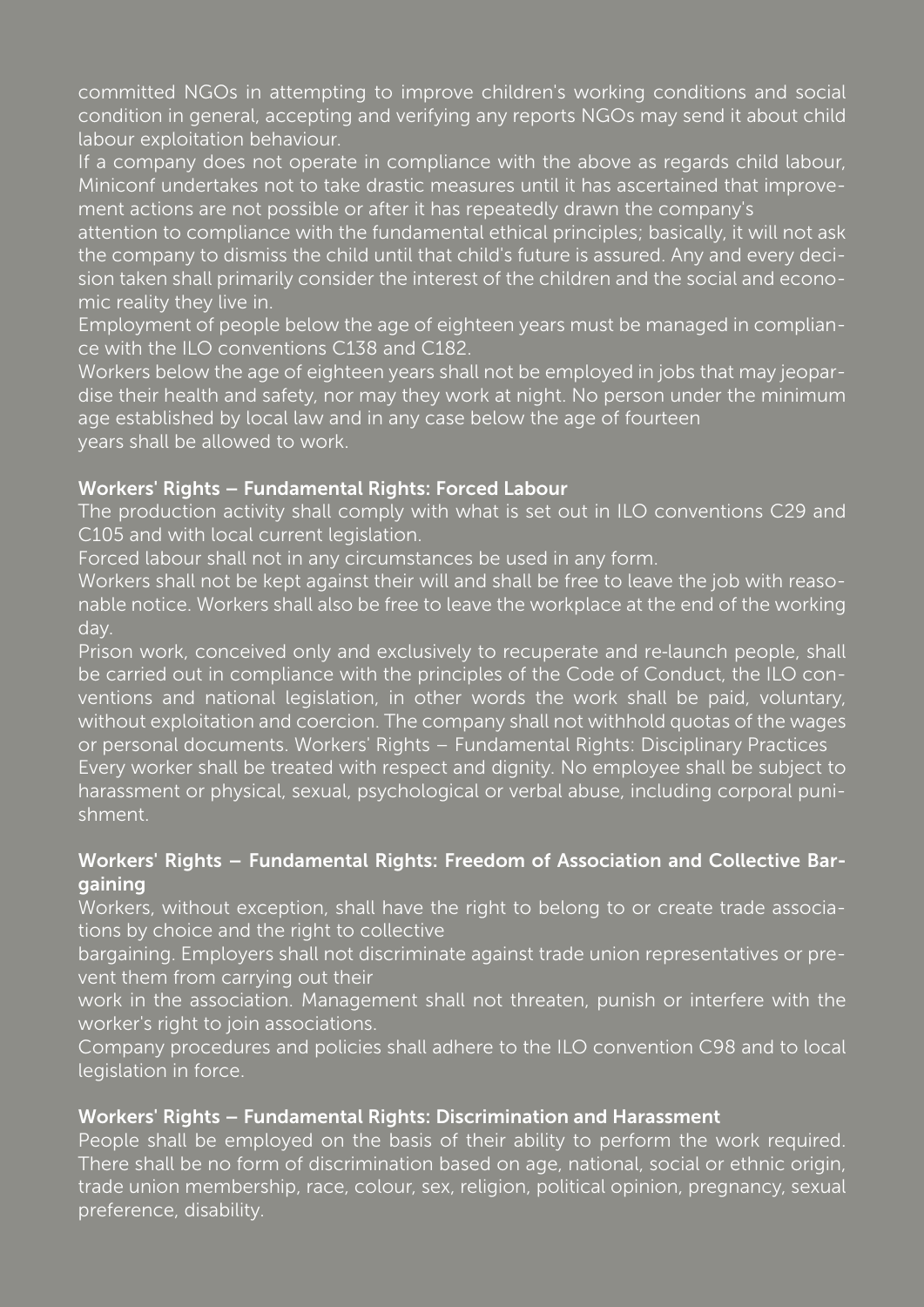#### Workers' Rights: Working Hours and Remuneration

Corporate procedures and policies shall comply with ILO conventions C95, C131 and C1. Hours of work shall not exceed the limits set out by local law and by the reference contract nor shall they exceed the number of working hours agreed in recognised international conventions. The employer's extraordinary request for overtime shall be limited and paid in compliance with local and national laws. Regular and annual rest periods, as well as sick leave and maternity leave, shall be governed by local legislation. Employees absent on sick and maternity leave shall not be liable to repercussions or dismissal by the employer.

The wages paid for ordinary hours and overtime shall at least arrive at the minimum wage level of the contract of reference. Illegal or unauthorised deductions shall not be made from the pay check.

## Health and Safety: Factory

All local health and safety laws shall be complied with.

All workers shall be guaranteed a safe and healthy workplace: the temperature of the workplace shall be tolerable and airflow shall be adequate for every season in the year; lighting shall be sufficient for the activity carried out and for all working hours; separate men's and women's sanitary facilities shall be clean and adequate for the number of workers.

Workers shall have access to these without unreasonable restrictions. For each activity carried out, suitable individual protection devices shall be provided and equipment shall not be accepted without suitable safety systems. Dangerous substances or materials shall be correctly identified and a procedure shall be available for correct use. Emergency exits shall be provided, if possible, on each floor and shall be clearly marked, with outward opening and completely free of impediments. All workers shall be informed of the safety devices present in the factory that will be periodically subjected to regular controls. Each floor shall have its own evacuation plan and fire drill shall be carried out periodically.

# Health and Safety: Dormitories and Canteen

If the company provides personnel with living facilities, all local health and safety laws shall be complied with. Workers shall be able to use their own bed and a suitable living space for normal use. Men and women shall have separate dormitories,bathroom and shower facilities and shall not be forced to leave the dormitory during their free time. The canteen shall be clean and comfortable. Staff working there shall possess all health requisites required.

# Health and Safety: Sandblasting

The process, known under a variety of names such as, for example, denim abrasion, denim sandblasting and others, is a process in which the sand (silica and quartz powder) is shot onto the surfaces of the garments by means of high‐pressure compression so as to achieve ageing effects. The collision of the sand grains increases the silica content in the air where it can be inhaled by the operators for long periods of time.The silica particles can cause serious injury to the lungs and in fact numerous deaths have been caused to operators in this sector from silicosis, including after exposure for relatively short periods of time.

Miniconf asks for the sandblasting operation not to be used in the production of its denim garments and that supplier companies which use it for other manufacturers' garments adopt all possible precautions and suitable personal protective equipment.